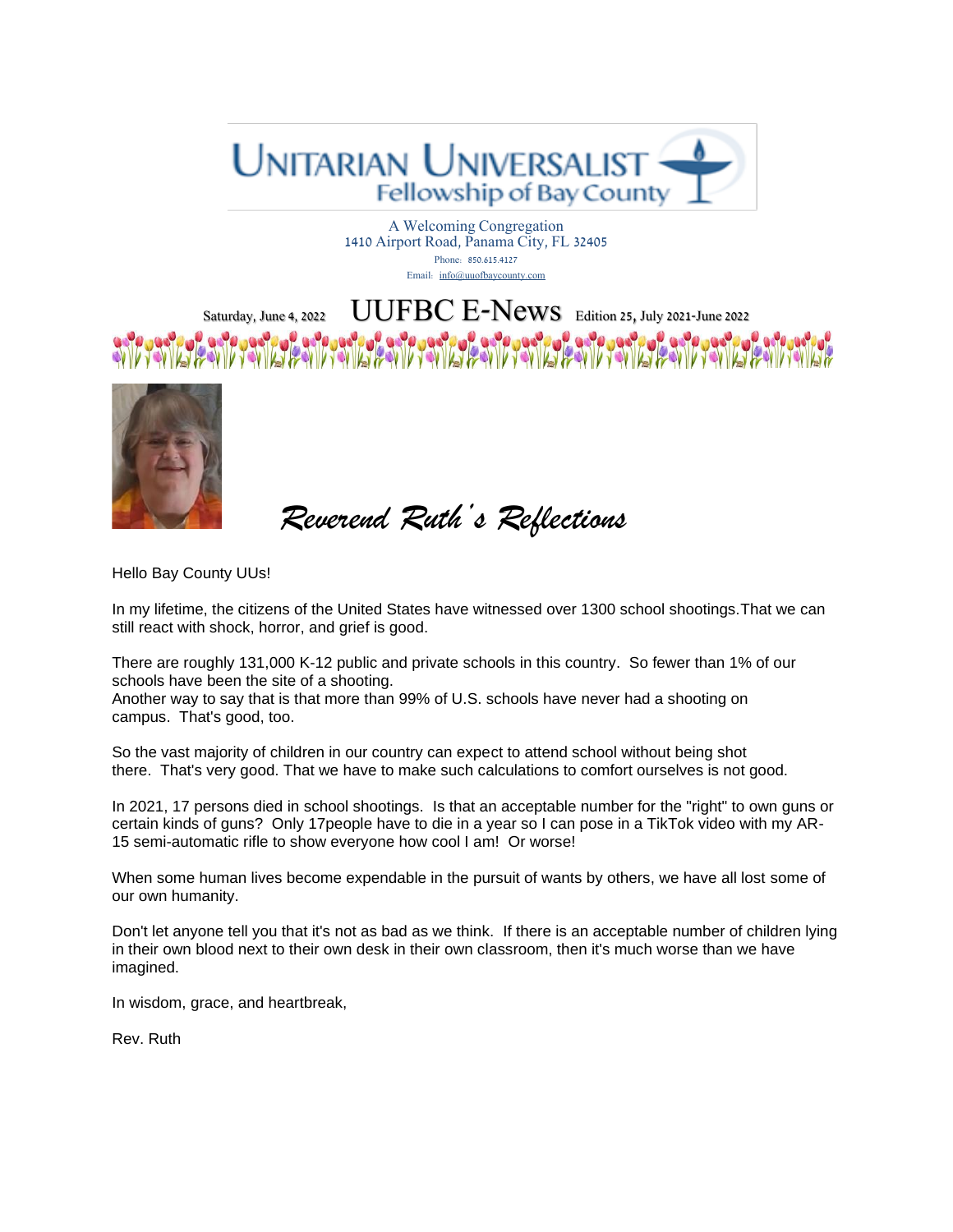## **Worship Services at our Fellowship**

### *Our Soul Matters theme for June is "Celebrating Blessings".* Monthly themes focus on our

relationship with our times, and on the central work and spiritual practices needed during this period of radical change, challenge, crisis and opportunity.

### *June 5th [Reverend Julie Conrady](https://www.uuofbaycounty.com/multimedia-archive/jan-30-i-dont-want-to-be-nice/) "[Renewing Our Faith](https://www.uuofbaycounty.com/multimedia-archive/jan-30-i-dont-want-to-be-nice/)"*

Reverend Conrady serves the Unitarian Universalist congregation in Birmingham Alabama as their Settled Minister. In the course of her career, she has been a Religious Educator, a Community Minister, a Hospital Chaplain and now the Vice-President of the Southeast UU Ministers Association.

### *June 12th Bob Gilmore "Lifting Up Peace"*

We talk about yearning for peace, but how do we achieve it? What actions do we want to see from our leaders? What can we do in our daily lives to create the peace we seek?

### *June 19 th Reverend Ruth Vann Lillian "When Will We Ever Learn"*

In addition to the sermon, we will celebrate with our annual Flower Ceremony to be held during this worship service.

## *June 26th Chris May "Poetry Sunday"*

Our annual Poetry Sunday is an opportunity for those attending this service to share favorite poem(s) with each other. Please bring a poem or reading that speaks to you as we celebrate the blessing that is poetry.

**Zoom:** You may also join us remotely this Sunday by using the Zoom link: **<https://bit.ly/3hWkhEl>** Please tune in by 10:25 am so you will be connected when the service begins at 10:30 am. 

**Note**: If you join us in person this Sunday, plan to remain socially distanced. Masks are optional, but must be worn when singing or participating in the responsive readings (See UUFBC Policy below). Please do not attend in person if you are not feeling well or have any COVID symptoms.

### **Covid Policy**

The UUFBC has taken a proactive approach to the COVID 19 pandemic. The guidelines have evolved reflecting the changing nature of pandemics. We are now not requiring masking indoors. Masking is optional. We ask that you wear a mask while singing or participating in a group reading. We have a limited number of masks available at the building entrances, but prefer that you bring a mask from home. Thank you, The UUFBC Board

## **Have questions or need more information?**

Contact the Fellowship at [info@uuofbaycounty.com](mailto:info@uuofbaycounty.com) or call us at 850-615-4127 for more information about our services or events, or with any question you may have. Reverend Ruth invites you to contact her at 205-218-1666 whenever you need a pastoral ear.

Please let us know if you have a joy or a concern that the Service Leader may share during our Sunday worship service. Also let us know if you have an article, a poem, or a picture that you would like to submit for publication in this newsletter.

**Issue 25, Page 2**

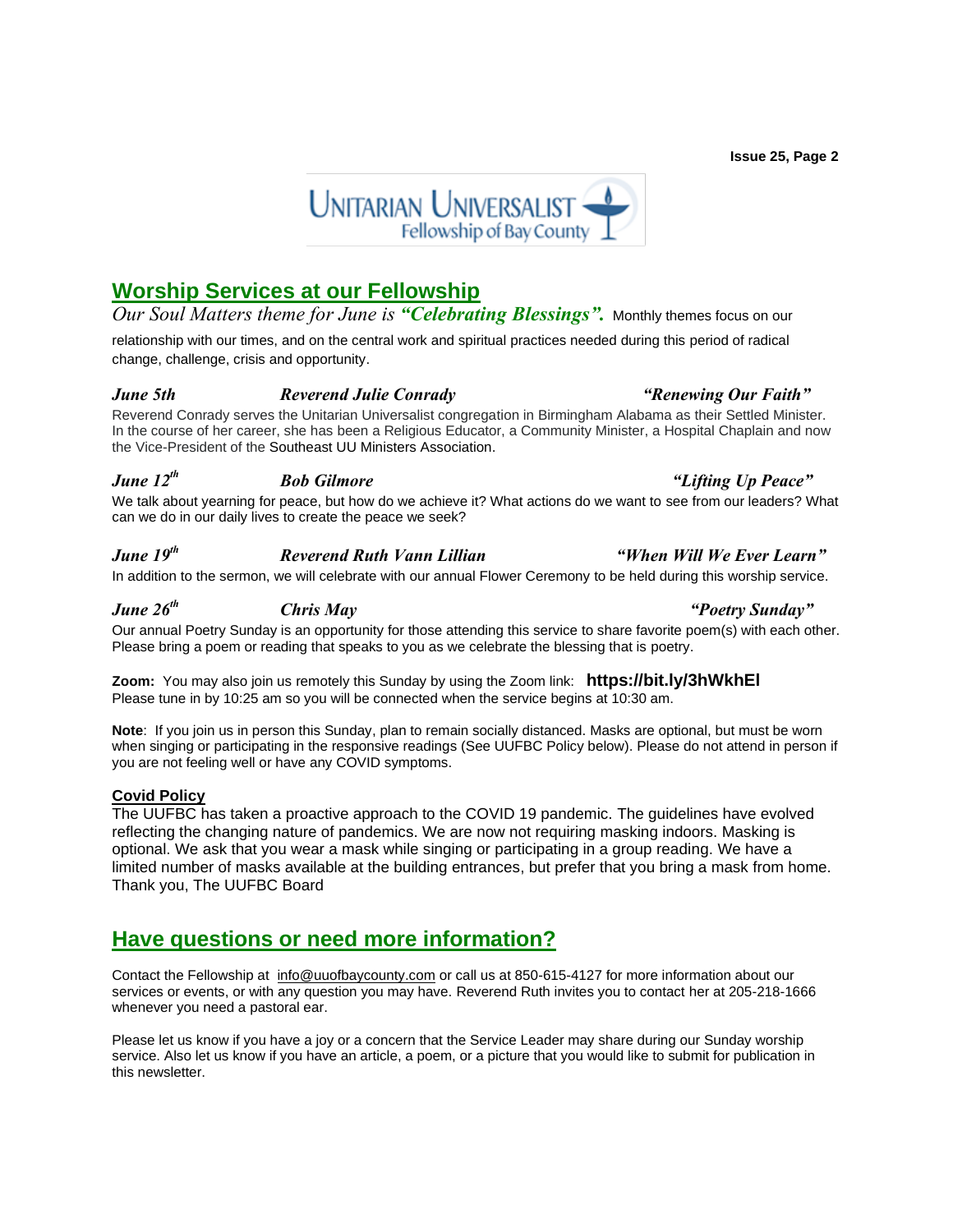**Issue 25, Page 3**



# **UPCOMING EVENTS**

## **UUFBC CALENDAR**

| June 5            | <b>Sunday Worship Service</b> | $10:30$ am        | UU F   |
|-------------------|-------------------------------|-------------------|--------|
| June 5            | Kinsey Exhibit                | 12:00 noon        | Holley |
| June 8            | <b>Book Club</b>              | $6:30$ pm         | Zoom   |
| June 11           | <b>UU Table at Pride Fest</b> | $1:00 - 7:00$ pm  | Mc Ke  |
| June 12           | <b>Sunday Worship Service</b> | $10:30$ am        | UU F   |
| June 17           | <b>Cultural Cooking Club</b>  | $6:30$ pm         | UU F   |
| June 19           | <b>Sunday Worship Service</b> | 10:30 am          | UU F   |
| June 25           | <b>Freethinkers Assembly</b>  | $10:00 - 4:00$ pm | Chata  |
| June 26           | <b>Sunday Worship Service</b> | $10:30$ am        | UU F   |
| $l1$ in $\sim$ 26 | $Book$ $C$ $(b)$              | $12 \text{ non}$  | 1111E  |

 $1:00 - 7:00 \text{ pm}$  Mc Kenzie Park

10:30 am UU Fellowship Hall/Zoom 12:00 noon Holley Center, FSU 10:30 am UU Fellowship Hal/Zoom I 6:30 pm UU Fellowship Hall 10:30 am UU Fellowship Hall/Zoom 10:00 – 4:00 pm Chatauqua Hall DeFuniak Spgs 10:30 am UU Fellowship Hall/Zoom June 26 Book Club 12 noon UU Fellowship Portico/Zoom

### **The Kinsey Exhibit – Join us tomorrow!**

The nationally recognized "Treasures from the Kinsey African-American Art and History Collection" opened in an exhibit at Florida State University, Panama City. It is a great joy to have a collection of this type and magnitude exhibited here. Our Fellowship may have the opportunity for a special viewing on Sunday, June 5<sup>th</sup> after our worship service. The Holley Center, where the exhibit is housed, will be opening just for us. So we need to be certain that we have a group who will be going. We can all have lunch together following our tour. If you would like to participate, let Charissa Thacker know ASAP at [Charissa.Thacker@yahoo.com](mailto:Charissa.Thacker@yahoo.com)

### **The UU Book Club**

This month, the Book Club will tackle Michael Lister's book, More: Do More of What Matters Most and Discover the Life of Your Dreams. The Book Club will meet at 6:30 pm on June 8<sup>th</sup> on Zoom and again on June 29<sup>th</sup> after the service at the Fellowship. For questions, more information, and to indicate your interest, contact Chris May at [chrysalis33333@gmail.com.](mailto:chrysalis33333@gmail.com) Chris will send an email with the Zoom link to those who have indicated an interest.

### **The Cultural Cooking Club**

The third cultural potluck dinner, featuring dishes from Spain, will be held on Friday evening June 17<sup>th</sup>. The first two dinners were so much fun, you won't want to miss this one. Contact Charissa at [Charissa.Thacker@yahoo.com](mailto:Charissa.Thacker@yahoo.com) to let her know that you will be attending and what dish you plan to bring.

## **Pride Fest**

Mark your calendars! Pride Fest will take place at Mc Kenzie Park in downtown Panama City on Saturday, June 11<sup>th</sup>. The event will begin at 1:00 pm and continue through 7:00 pm. UUFBC will have a table at the event and UU members are encouraged to help staff the table. Volunteers are also needed to help set-up and clean-up. Please meet Bob Gilmore there any time after 11:30 am.

### **Freethinkers Secular Assembly**

You are invited to a Freethinkers Secular Assembly**,** "Building Bridges Across the Gulf Coast" presented by the Humanists of West Florida and the Humanists of Tallahassee. The event will be held on Saturday June 25th from 10:00 am to 4:00 pm. The cost is just \$20 with morning coffee and lunch provided. Location is in the historic Chautauqua Hall of Brotherhood,95 Circle Drive, De Funiak Springs. Online registration closes on June 20th. If available, onsite registration will cost \$25.REGISTER HERE: [https://www.humanistsofwestflorida.org/home/gulf](https://www.humanistsofwestflorida.org/home/gulf-coast-secular-assembly-registration)[coast-secular-assembly-registration](https://www.humanistsofwestflorida.org/home/gulf-coast-secular-assembly-registration) Communicate with us here: [https://www.humaniststlh.com/assembly](https://humanistsofwestflorida.us16.list-manage.com/track/click?u=085cbe236a689b213dd68f7e9&id=ae81f5aa85&e=626b04b88e)